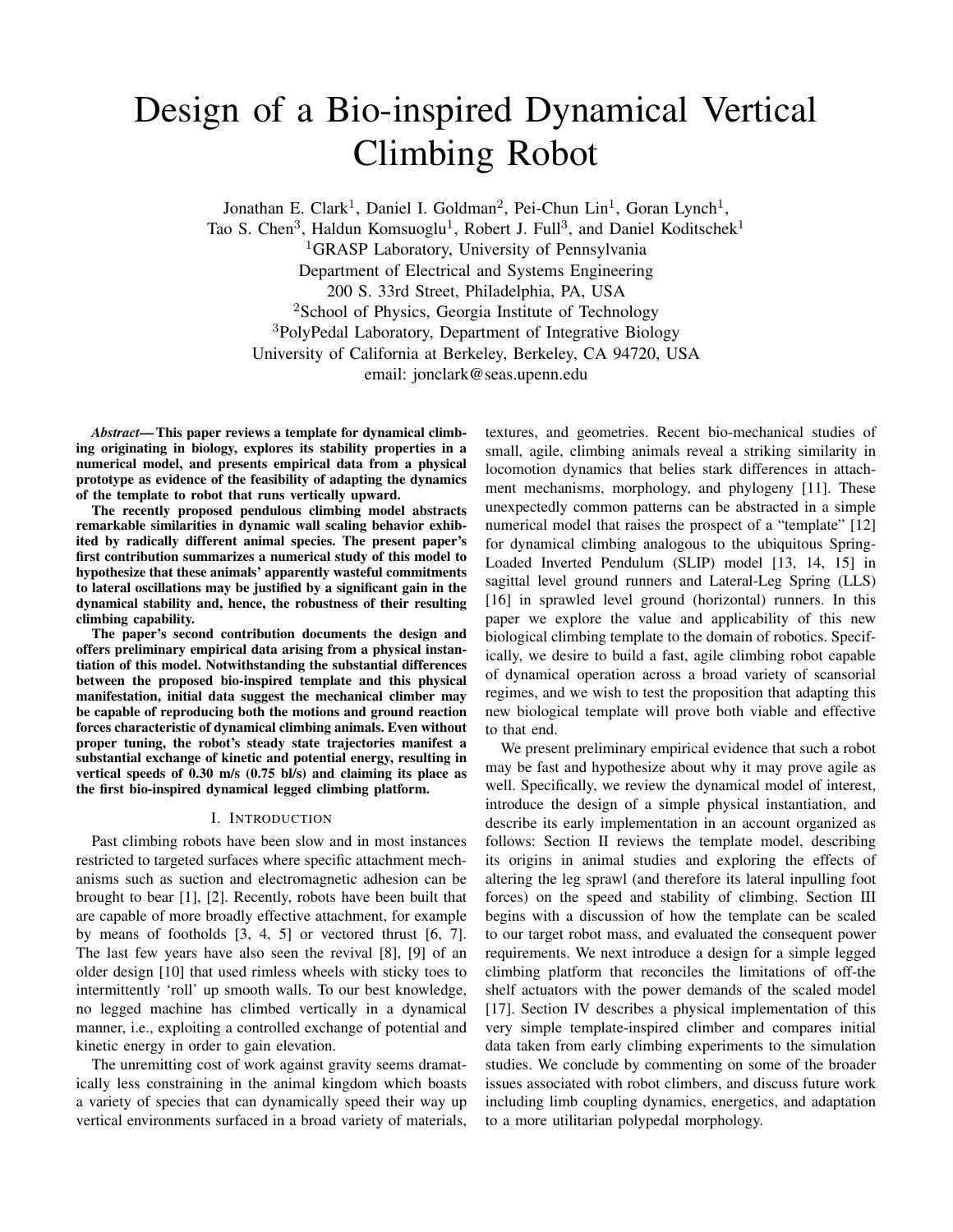#### II. TEMPLATE AND STABILITY

Organisms as diverse as arthropods and vertebrates use differing limb number, attachment mechanism and body morphology to achieve performance on vertical substrates that rivals level ground running. Therefore, we expected that diverse animals would necessarily use different climbing strategies. In previous work [11] we have discovered common dynamics in quite different rapidly climbing organisms, a cockroach and a gecko. Surprisingly, neither climbs straight up a vertical flat wall. Both organisms generate substantial lateral forces during climbs over 4 bodylengths per second that produce substantial changes in lateral as well as fore-aft velocity [11, 18].

Significantly, the resultant ground reaction forces generated by these animals while climbing are distinct from the forces that the organisms use on the ground. The lateral forces are of opposite sign. On the ground both cockroaches and geckos limbs push away from their midlines, while on the level they pull toward the midline [11, 19, 18].



Fig. 1. Force, vertical velocity, lateral velocity, and foot fall patterns for the cockroach, gecko, and template. Broken lines indicate body weight. Data are shown for a normalized stride, with black bars representing foot contact. In each force plot  $F_z$  is the magnitude in the vertical direction and  $F_y$  is in lateral direction. Reproduced with permission from [11]

#### *A. Template Description*

A simple model which generates the template dynamics of vertical climbing is shown in Fig. 2a and a schematic of its motion in Fig. 2b. The model consists of a rigid body that is pulled upward and side-to-side through the action of a spring in series with a linear actuator.

As shown in Fig. 2, in the first step with the right leg, at touchdown  $(t = 0)$  the right actuator is maximally extended, and the spring is un-extended with zero rest length. Touchdown is created by establishment of a rotationally free pin joint with the wall. As the actuator length  $L(t)$  decreases, the spring in the leg extends, the foot freely pivots about the point of contact and the center of mass (COM) is translated vertically and laterally. The cycle repeats for the left leg. The actuator changes length sinusoidally such that  $L(t) =$  $L_0(1 + z \sin(2\pi f t))$ , where z is the fractional length change, f is the stride frequency. The solid vertical line in each panel indicates the fixed lateral position about which the center of mass laterally oscillates. The angular excursion of the body

and extension of the spring are exaggerated for clarity. Actual angular excursion of the body relative to vertical is approximately  $\pm 3$  degrees. The model was coded and integrated in the Working Model 2D (Design Simulation Technologies, Inc) simulation environment. The parameters used to generate Fig. 1C were body mass=2 g, body dimensions=4 cm x 0.95 cm,  $l_1 = 0.71$  cm,  $l_2 = 0.84$  cm,  $\beta = 10$  degrees,  $L_0 = 1.54$ cm,  $z = 0.6$ ,  $k = 6Nm^{-1}$ ,  $\gamma = 0.09N - sm^1$ ,  $f = 9$  Hz. The attachment duty factor in the model is 0.46. The rigid body has a moment of inertia of  $8 \times 10^{-7} kg - m^2$ , the order of magnitude of cockroaches  $(2 \times 10^{-7}kg - m^2)$  [20].

The forces and resulting center of mass velocities generated by the model are shown in Fig. 1 and agree well with the pattern measured in cockroaches and the geckos.



Fig. 2. A dynamic template for climbing. The two degree of freedom model that generates the template climbing dynamics shown in Fig. 1C. (A) Schematic of the model. (B) Schematic of the motion of the model during two steps. Reproduced with permission from [11].

#### *B. Lateral Force and Sprawl Angle*

One of the most intriguing findings from the study of vertically running animals is the presence of large lateral velocities and in-pulling forces. At first blush these seem to be wasteful, since substantial muscular force is developed in a direction orthogonal to the climbing direction. One possible explanation for their presence is that generation of lateral forces is necessary for proper adhesion at the feet for both the dry adhesive toe pads of geckos and the pads and claws of cockroaches. Another possible reason is that the addition of lateral dynamics aids stability. In the template model the lateral motions and forces are due to the alternating pendular nature of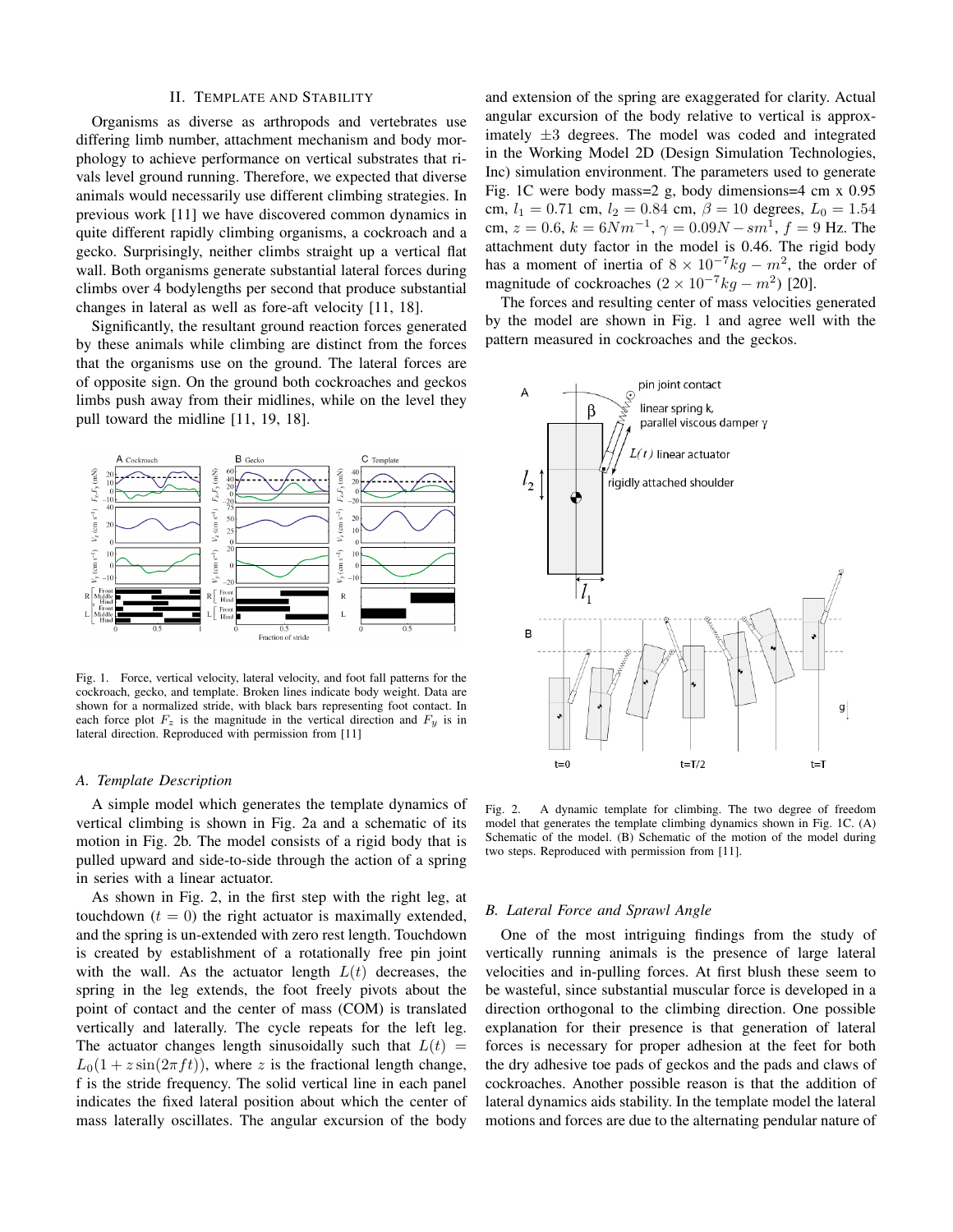the climbing dynamics. To what extent does the effective splay or sprawl angle of the legs of the template affect the motion and stability of the climber? Is their a dynamic benefit to having large lateral forces? To begin to answer these questions we fix the dimensions of the template, parameters  $k, \gamma$ , and touchdown timing, but vary the sprawl angle  $\beta$  (Fig. 2).

The dynamics generated are shown in Fig. 3. As  $\beta$  increases, the speed reaches a maximum (Fig. 3b) near  $\beta \approx 30$  degrees, then decreases as the template no longer is generating enough fore-aft force to pull against gravity, but instead produces only lateral forces (for  $\beta = 90$ , the climber cannot ascend).



Fig. 3. Variation of template dynamics with as  $\beta$ , the angle of the leg, increases from 0 to 45 degrees. (a) Lateral force (b) Average climbing velocity. (c) Angular velocity.

Surprisingly, we find that as  $\beta$  changes, the template's angular velocity and peak lateral force do not increase monotonically, but instead display minimum around  $\beta \approx 10$ , see Fig. 3a,c. Furthermore, this minimum corresponds to the approximate effective angle or force ratio that the organisms use to climb, see Fig. 4.



Fig. 4. The  $\beta$ , or effective leg angle, used by the many-legged organisms during vertical climbing is similar to that selected to match COM dynamics.

## *C. Perturbations*

A preliminary investigation of the template response to perturbation reveals hints as to why large lateral forces may be advantageous in climbing. We note that for an organism (or template) of length  $l$  the pendular frequency associated with a single limb in contact is on the order of  $1/2\pi\sqrt{g/l}$ .<br>For an organism or template of length of 5 cm, this is about For an organism or template of length of 5 cm, this is about 3 Hz. Since the animals climb with stride frequency on the order of 10 Hz, this slow pendular oscillation has potential to dominate the dynamics and must be either actively or passively controlled.

In Fig. 5, we demonstrate that generation of lateral forces while climbing results in passive self-stability to the low frequency pendulum oscillation. Upon a lateral impulsive perturbation of about 2 mNs, the climber that only pulls straight up the wall is still swinging wildly 20 steps (1 sec) later. The template that generates lateral forces with  $\beta \approx$ 10 has corrected for the perturbation within a few strides. This correction does not result from active sensing of the perturbation, but instead emerges from the dynamics.



Fig. 5. (a) Template with  $\beta = 10$  degrees recovers rapidly after perturbation. Template that pull directly above ( $\beta = 0$ ) swings out of control and never recovers.

The effect of leg angle  $(\beta)$  on the response to perturbation is summarized in Fig. 6. Here we see that 1.5 second (20 steps) after perturbation, the dynamics for  $\beta < 10$  still differ from before the perturbation, but for  $\beta > 10$ , the dynamics have returned to the natural gait.

Thus it appears that a  $\beta = 10$  is about the smallest leg sprawl angle for the pendulous template climber that will automatically reject large perturbations quickly. Operation at this posture also results in a minimum RMS angular velocity and the lowest lateral forces (as shown in Fig. 3). We suspect that it is not accidental that this is the same effective  $\beta$  where the ratio lateral/vertical wall reaction forces matches those found in the dynamic animal climbers, as shown in Fig. 4.

## III. SCALING THE TEMPLATE

With a biologically inspired template in hand, the first step in constructing a robot based on this model was to determine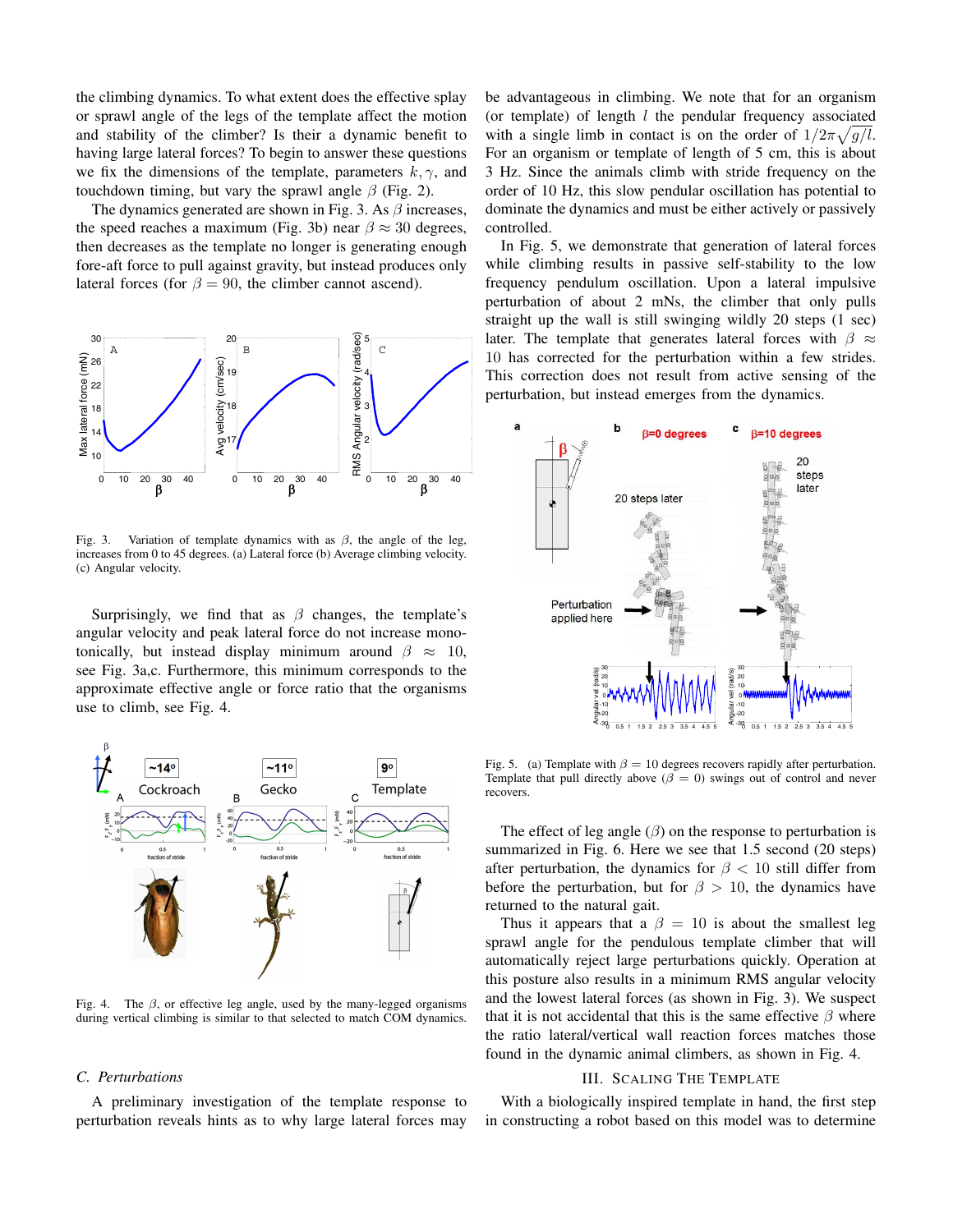

Fig. 6. The effect of  $\beta$  on the recovery from a lateral perturbation with impulse on the order of 2mN-sec. (a) Lateral force (b) Average climbing velocity. (c) Angular velocity. In each plot the solid line is the steady-state behavior (before impulse) and the dotted line is the state 1.5 seconds after impulse.

the appropriate scale for construction. As a target we chose the size and power-density of RiSE  $[5, 21]$  — the first general purpose legged machine to exhibit reliable climbing behavior on a variety of natural and synthetic surfaces. In order to preserve the motions and stability results for the template, the scaled model should preserve dynamic similarity.

## *A. Scaling Rules*

Geometric scaling is preserved by changing all length by the same amount. Stiffness, mass, damping, and frequencies, however need to change by different ratios to ensure dynamic similarity. If dynamic similarity is preserved then all of the resulting displacements, times, and forces are scaled versions of the original [22], and the stability characteristics are invariant [20].A more detailed discussion of dynamic similarity and a derivation of the associated scaling laws adapted here is given in [23]. The necessary transformations are summarized in table I.

TABLE I DYNAMIC SIMILARITY SCALING FACTORS

| Quantity         | $\alpha_x$        | Relation                               | $(\alpha_L)$          | $\alpha_L=10$ |
|------------------|-------------------|----------------------------------------|-----------------------|---------------|
| Mass             | $\alpha_m$        |                                        | $\overline{\alpha}^3$ | 1000          |
| Frequency        | $\alpha_{\omega}$ | $\sqrt{\frac{1}{\alpha_L}}$            | $\alpha_L^{-1/2}$     | 0.316         |
| <b>Stiffness</b> | $\alpha_k$        |                                        | $\alpha^3$            | 100           |
| Velocity         | $\alpha_v$        | $\alpha_{\omega}\alpha_L$              | 172<br>$\alpha_L$     | 3.16          |
| Damping          | $\alpha_b$        | $\underline{\alpha}^3_L$<br>$\alpha_v$ | $\alpha_L^{5/2}$      | 316           |
| Power            | $\alpha_P$        | $\alpha$<br>$\alpha_v$                 | 7/2<br>$\alpha$       | 3160          |

Each term has a scaling factor ( $\alpha_x = x_2/x_1$ ) where (x<sub>2</sub>) is the scaled quantity and  $(x_1)$  is the original. The last column shows how much the various quantities need to change for a length scale  $(\alpha_L)$  increase of 10 (i.e. the change between a 2g cockroach and a 2kg robot).

When we increase the length  $(\alpha_l)$  by a factor of 10, we also increase the needed power to weight ratio by:

$$
\frac{\Delta power}{\Delta weight} = \frac{\alpha_P}{\alpha_m} = 3.16
$$

 $\frac{\Delta power}{\Delta weight} = \frac{\alpha_P}{\alpha_m} = 3.16$ <br>Since the power density of actuators is relatively mass independent, it becomes more difficult to provide the power necessary to achieve the template-based dynamics as our scale increases.

The historically achievable power density of climbing and running robots varies greatly, but as a point of reference both the hexapedal RiSE and RHex [24] robots have a specific power of approximately 10W/kg per tripod. The template model, at the cockroach scale, requires a peak of 6.3W/kg per leg. However, scaling to a 2kg climber increases this power demand by 3.16 to about 20W/kg per leg. Thus the model requires the availability of twice as much peak power from the motors as has been available in these previous robotic designs.

## *B. Design modifications*

A numerical study [17] investigating how to reconcile the template's power requirements with the considerably reduced power densities to be found in high performance commercialoff-the-shelf electromechanical servo motors suggested a recourse to three independent design modifications.

The first proposed modification substitutes a DC motor model and crank slider mechanism to replace the prismatic actuators of the template. The second introduces a passive-elastic element in parallel with the leg actuator to store energy during the swing-recirculation phase of the leg motion, and then to release the energy during stance to aid with accelerating the body upwards. The third modification substitutes a force-based rather than position-based control scheme for the legs. Fig. 7 depicts these changes.



Fig. 7. Schematic of the crank-slider mechanism used to convert rotary (motor) output into linear motion. The relative lengths and masses of the links are indicated.

With the the altered kinematics and additional leg springs  $(k=130 \text{ N/m}, b=3 \text{ N-s/m})$  we found [17] that the peak power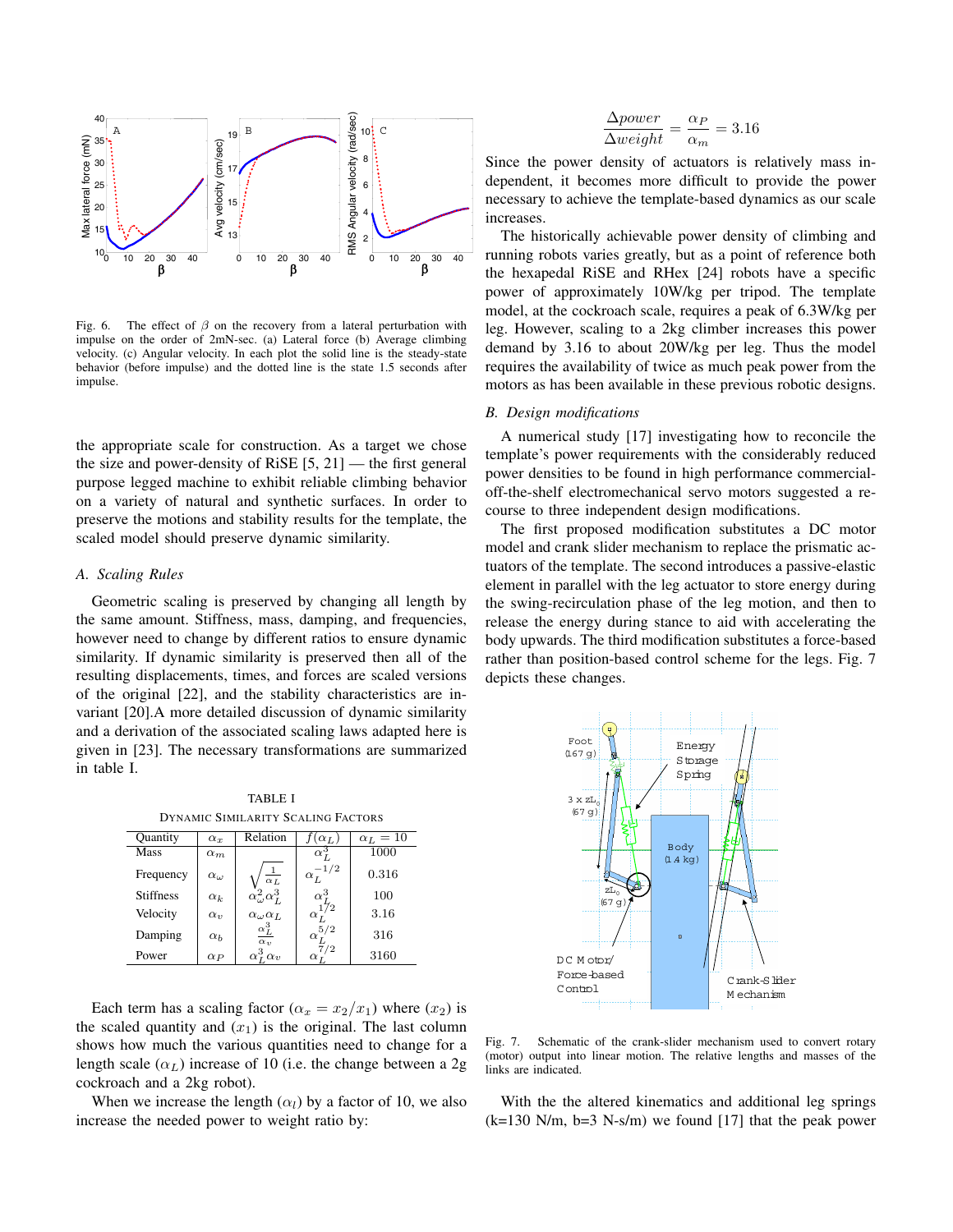required for each legs dropped from 40W to a more reasonable 25W during steady state climbing.

# *C. Results with force-maximizing control*

The consequences of these combined modifications in the numerical model are detailed in [17] and summarized in Fig. 8.



Fig. 8. Force, vertical velocity, and lateral velocity for proposed modified template climber with a motor model and force-based control scheme.

A comparison of the dynamics reveals that the modified model is, despite the scaling, essentially the same as the original template. The switch from a trajectory-tracking to a force-based control scheme releases our control of the resulting actuation frequency. While this frequency shifting during climbing can increase the performance of robot, it also complicates the dynamic coupling between the leg switching, body rotation, and the wrist-spring extension. While this could alter the motion and efficiency of the model, the simulation results suggest that for the motor model chosen the resulting steady-state trajectories work well. In any case, the transients of the dynamics are an additional factor to consider when designing the controller.

The net result, however, is a realistically sized and powered dynamic climber that is very close to the template derived from animal studies. The overall projected climbing speed of 0.55 m/s compares very favorably to that of the scaled template (0.60 m/s).

# IV. ROBOT DESIGN AND EXPERIMENTS

The general design philosophy guiding the development of this initial physical model was to investigate the efficacy of the proposed template with respect to realistically available power density. To maintain this focus, we sought to decouple the vertical and lateral climbing dynamics from other key environmental interactions required for climbing such as adhesion to the wall. Initially, we considered using electromagnets or a specially prepared surface to ensure that each foot hold was secure while climbing. While such "cheating" with respect to foot attachment mechanics would have been viable, we feared

that it would unduly hinder our eventual goal of integration of this physical climbing model into a versatile climbing robot. We chose instead to work with claw-like feet on a carpet substrate, a combination that proved effective as a starting point for RiSE [5], and on which that robot's fastest climbs have been recorded [25]. This initial setting gives us confidence that the attachment developments that have enabled RiSE to move from carpet to brick, stucco, concrete, etc. [21] might be adaptable to our climbing model as well. It also provides for an equitable comparison of the robots' relative performance.

# *A. Mechanical Structure and Design*

The basic mechanical design is adapted directly from the two-dimensional simulation presented in [17], which in principle is comprised of a rigid body and two linear-moving hands with springs. The resulting robot, depicted in Fig. 9, features two motors, each driving a crank-slider mechanism attached to an arm. As in simulation, each leg has a energy-storage spring in parallel to the crank-slider mechanism with a stiffness and set point designed to assist the leg while retracting during stance. Each foot also features a pair of passive-wrist springs which act in series with the drive actuation. These passively connect the hand to arm and are extended during the beginning of the stance phase, acting to mitigate the loading forces on the robot. Heavy components like motors are located below the cranks in order to shift the location of center of mass lower to match configuration in the template. The frame of robot is constructed from ABS plastic, and the transmission system is mainly comprised of a pair of bevel gears, a pulley pair, sliders (steel shafts and linear bearings), and aluminum links. The sprawl angles  $\beta$  of both arms are adjustable with several pre-settings, including the nominal setting of  $\beta = 10$ .

We implemented a bar across the rear of the robot extending laterally 20 cm on both sides to reduce the roll of the robot. This bar approximates the function of multiple legs in reducing the dynamics to the planar case considered in the template. The robot's physical parameters are summarized in table II.

PHYSICAL PARAMETERS FOR THE ROBOT

| Body size                  | $400 \times 116 \times 70$ mm (excluding cables) |  |  |
|----------------------------|--------------------------------------------------|--|--|
| Body mass                  | $2.4 \text{ kg}$                                 |  |  |
| Effective Stride frequency | $1.9$ Hz                                         |  |  |
| Wrist Spring Stiffness     | $640$ N/m                                        |  |  |
| Arm Spring Stiffness       | $140$ N/m                                        |  |  |
| Motor                      | Maxon RE 25 118752                               |  |  |
|                            | Power: 20 watts                                  |  |  |
|                            | Size: $\phi$ 25 mm                               |  |  |
|                            | Nominal voltage: 24 V                            |  |  |
|                            | No load speed: 9660 rpm                          |  |  |
|                            | Maximum torque: 240 mNm                          |  |  |
|                            | Maximum current: 1230 mA                         |  |  |
| Gear head                  | Maxon Planetary Gearhead GP 32A 114473           |  |  |
|                            | 33:1 Gear ratio                                  |  |  |
| Encoder                    | Maxon digital encoder HEDS55 110515              |  |  |
|                            | 500 count/turn                                   |  |  |
| <b>Bevel Gear</b>          | $2:1$ reduction                                  |  |  |
| Leg stroke                 | 120 mm                                           |  |  |
|                            |                                                  |  |  |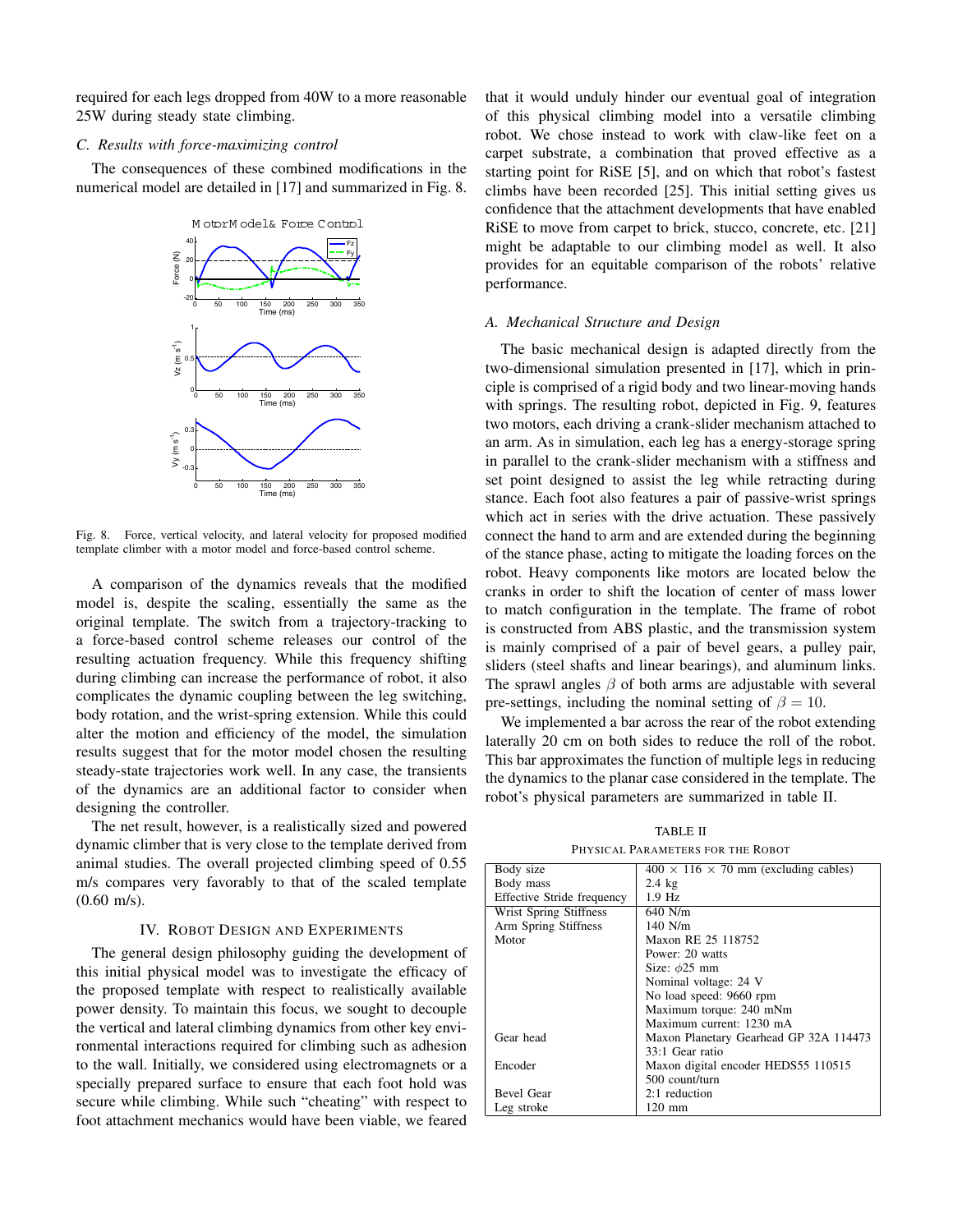

Fig. 9. Picture of the robot with annotations.

We chose to implement a passive attachment strategy where the claw is rigidly attached to the hand. The bent shape highlighted in the blow-up (b) in Fig. 9 engages the substrate when the leg is being pulled down, and releases when pushed. A slight pitch angle introduced by a block under the tail of the robot ensures that the extended foot is closer to the wall than the retracted foot and aids in attachment. Limitations in this technique, however, result in occasionally lost footholds, and a (sometimes significantly) shortened stride length.

Future foot designs include an actuator at the hand which will improve the reliability of attachment, and provide for control of the phasing of attachment and detachment.

# *B. Electronics and Software*

Our robot employs a family of electronic and software components designed for building modular and extensible mechatronic systems governed by distributed control architectures. These components are members of a larger general purpose robot building infrastructure that consists of electronic and software building blocks and standardized interfaces facilitating easy composition.

The present implementation uses three components: 1) a Linux-based 366 MHz CPU card; 2) a carrier board; and 3) two 1-DOF motor controllers. The carrier board interfaces the CPU board with all of the peripheral components. High level

control commands are executed on the CPU board, with local feedback control occurring at the motor controllers.

The high level control software is written using RHexLib — a software library which has been developed and used for other legged robots [24], [5] to implement time trigger architecture (TTA) digital control software. This code base provides a library of functions as well as a GUI.

The modular nature of this implementation will become more important in the later stages of this study as we incorporate additional actuators and sensors.

#### *C. Controller*

In contrast to the RiSE and RHex machines whose initial leg coordination obtains from a purely feedforward centralized "clock," the alternating leg oscillations arise in the present model from two self-stabilizing mechanical limit cycles that are coupled through the mechanics of the leg-body-ground interactions — a purely decentralized feedback paradigm [26, 27]. Numerical exploration of these oscillators suggests that in their natural state of mutual coupling they stabilize around an undesirable in-phase synchronized gait.

Guided by early numerical studies and general principles from past work [27, 28, 29], we use a 4-state hybrid controller to prevent synchronization of the legs while maximizing the power driving the stance leg at all times.

Imposing de-synchronizing influences on these decentralized feedback driven hybrid oscillators can be achieved in an intuitively appealing manner by recourse to the notion of a "mirror law" first introduced in [30]. A leg in stance mode is commanded the highest permissible torque  $(T_{max})$ , while the leg in flight mode is controlled to follow the stance leg with an offset of  $\pi$ . Specifically:

$$
T_{\text{stance}} = T_{\text{max}}
$$

$$
T_{\text{flight}} = k_p * (\text{mod}(\theta_f - \theta_s - \frac{\pi}{2}, 2\pi) - \pi) + k_d * (\dot{\theta}_f - \dot{\theta}_s)
$$

where  $k_p$  and  $k_d$  are controller gains and  $\theta_f$  is the position of the leg in flight mode, and  $\theta_s$  is for stance. Ideally, the robot would have both legs transition their states simultaneously, resulting in a situation in which one leg is always in flight mode and the other always in stance mode. However, frequently (and, indeed, systematically), both legs are in the same mode at the same time. In these cases, the controller continues to advance the leg which is closer to transitioning to a new state, while temporarily halting the other leg's progress. Though clearly sub-optimal, this algorithm empirically demonstrates convergence of the robot's gait to a stable limit cycle.

# *D. Experimental Setup and Procedure*

To evaluate the robot climbing performance, a 2m x 0.8m carpet-surface vertical climbing wall was built as shown in section detail (a) of Fig. 9. A commercial 6-axis force sensor (AMTI HE6x6) is installed on the wall to collect interacting forces between the left foot and the wall. A vision system composed by a commercial HD video camera (SONY HDR-SR1) and two spotlights for robot motion traction is located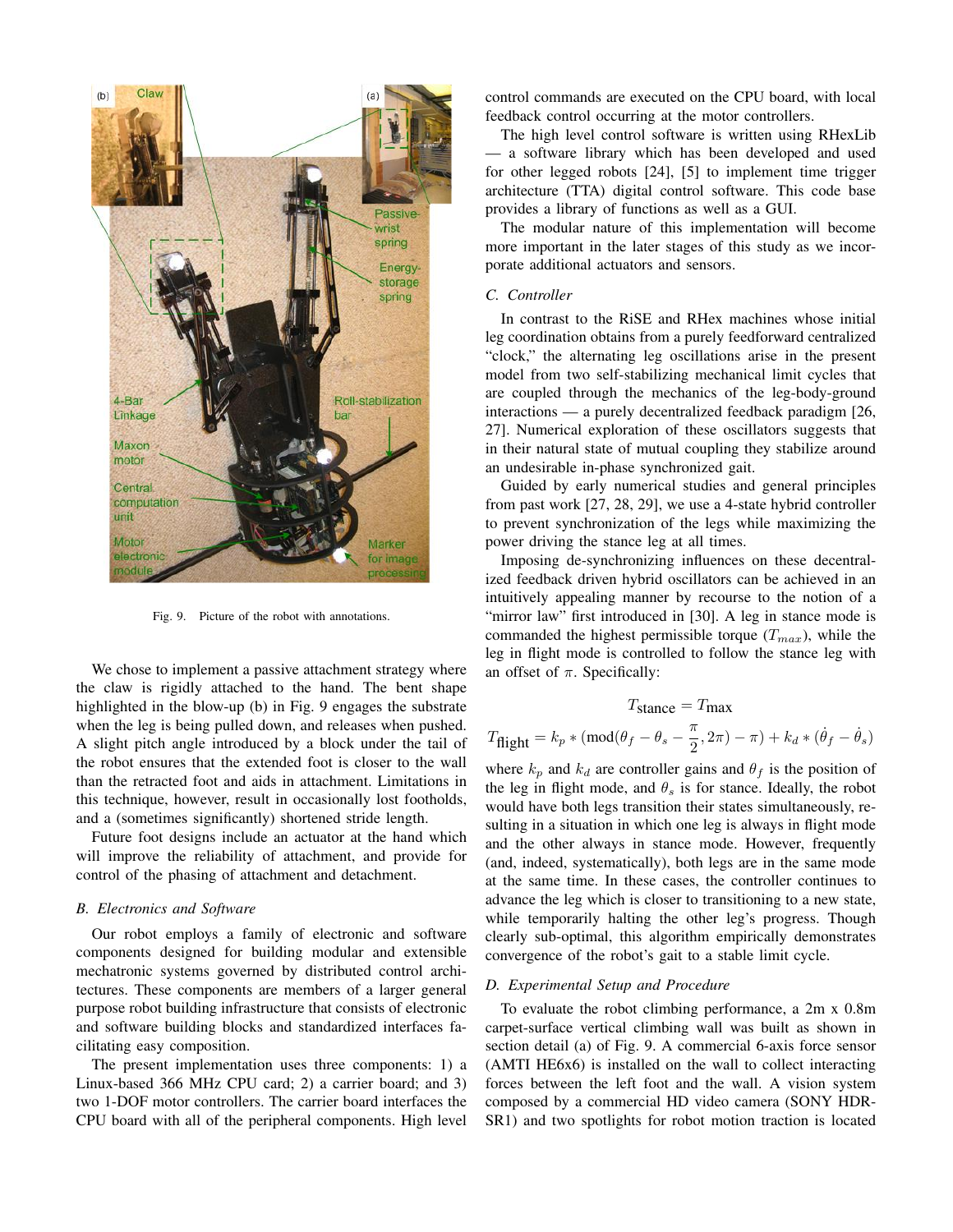2m away facing climbing wall. In order to simplify the offline analysis of the visual data, the robot is "blackened" and 4 spherical markers coated with reflective tape (3M) are installed: two on the body for size calibration and one on each hand for hand position.

Both force data and video data are collect while the robot climbs. Video streams are exported into sequential images for post processing in Matlab. Each color image is converted to black and white by setting threshold empirically and the "white" objects in the image are distinguished from each other by a labeling function and by their geometrical relations.

# *E. Climbing Results*

Despite some significant limitations in this early physical instantiation, the robot climbs remarkably well. Figure 10 shows the trajectory and velocity of the center of mass of the robot while climbing.



Fig. 10. Video-based marker data for six strides of the robot climbing. (a) vertical displacement, (b) lateral displacement, (c)vertical velocity, (d) lateral velocity, and (e) the path of the center of mass during climbing.

The COM position plot (e) shows that despite the limitations from attachment, convergent and repeatable gaits emerge. The magnitude of the lateral velocity is about 1.5 as large as than the simulation predicts, and the robot climbs at about 30 cm/s.

The physical climber is clearly not as effective as the simulation or the animals, but it does demonstrate that dynamic vertical climbing is in fact possible. Figure 11 compares the ground reaction forces and velocities of the robot and a scaled version of the template.

The magnitude of the vertical oscillations and velocity are considerably lower than expected. This is due to two factors: (1) we are operating at a conservative gear ratio, and (2) the effective stroke length due to attachment issues is reduced. With these issues resolved we believe that we should be able to significantly increase our effective climbing velocity.

For comparison the results of the 2D simulation and the robot are summarized in Table III.

Due to early power limitation issues, we utilized a conservativegear reduction (66 vs 50). This enabled us to climb,



Fig. 11. Ground reaction forces and COM velocities for template and robot.

TABLE III MODEL-ROBOT PERFORMANCE COMPARISON

|               | Simulation (2kg)  | Robot $(2.4kg)$   |
|---------------|-------------------|-------------------|
| Peak Fz       | 38 N              | 46 N              |
| Peak Fy       | 11 N              | 22 N              |
| Stroke Length | $12 \text{ cm}$   | 8.5 cm            |
| Stride Freq   | $2.5$ Hz          | $1.9$ Hz          |
| Velocity      | $55 \text{ cm/s}$ | $30 \text{ cm/s}$ |

but reduced the peak operational speed by 25%. This in turn disturbs the balance between vertical extension of the leg and the rotation of the body–resulting in wider swings than predicted.

More pernicious in terms of upward velocity, however, is the effect of attachment on our effective stride length. The nominal length extension for each arm is 12 cm, yet we are currently only seeing an effective stroke length for each step of 8.5 cm. The improper passive attachment and detachment of the limbs is largely responsible for this discrepancy.

Despite these differences we still see a remarkable similarity between the robot and the model's wall reaction forces and in the phasing between the center of mass velocity and the footreaction forces, as shown in Fig. 11.

The result is that we are ill-tuned, but still climbing in a dynamic manner. Ongoing work to add active foot attachment, alter the gearing, and improve the control scheme should result in a much better match with the template, and faster and more reliable climbing.

## V. CONCLUSION AND FUTURE WORK

A fundamental discovery of a common dynamical pattern, we term a template, for climbing in diverse animal species inspired the design of, first a simulation [17, 11], and now in he present study, a novel bipedal dynamic climber. A simulation of the template and initial experimental results from the robot testing show a remarkable correspondence. The addition of a force-assist spring in parallel with the actuator in the legs and the switch to a force maximizing control scheme allow for a dynamic climber to climb at slightly more than our target mass